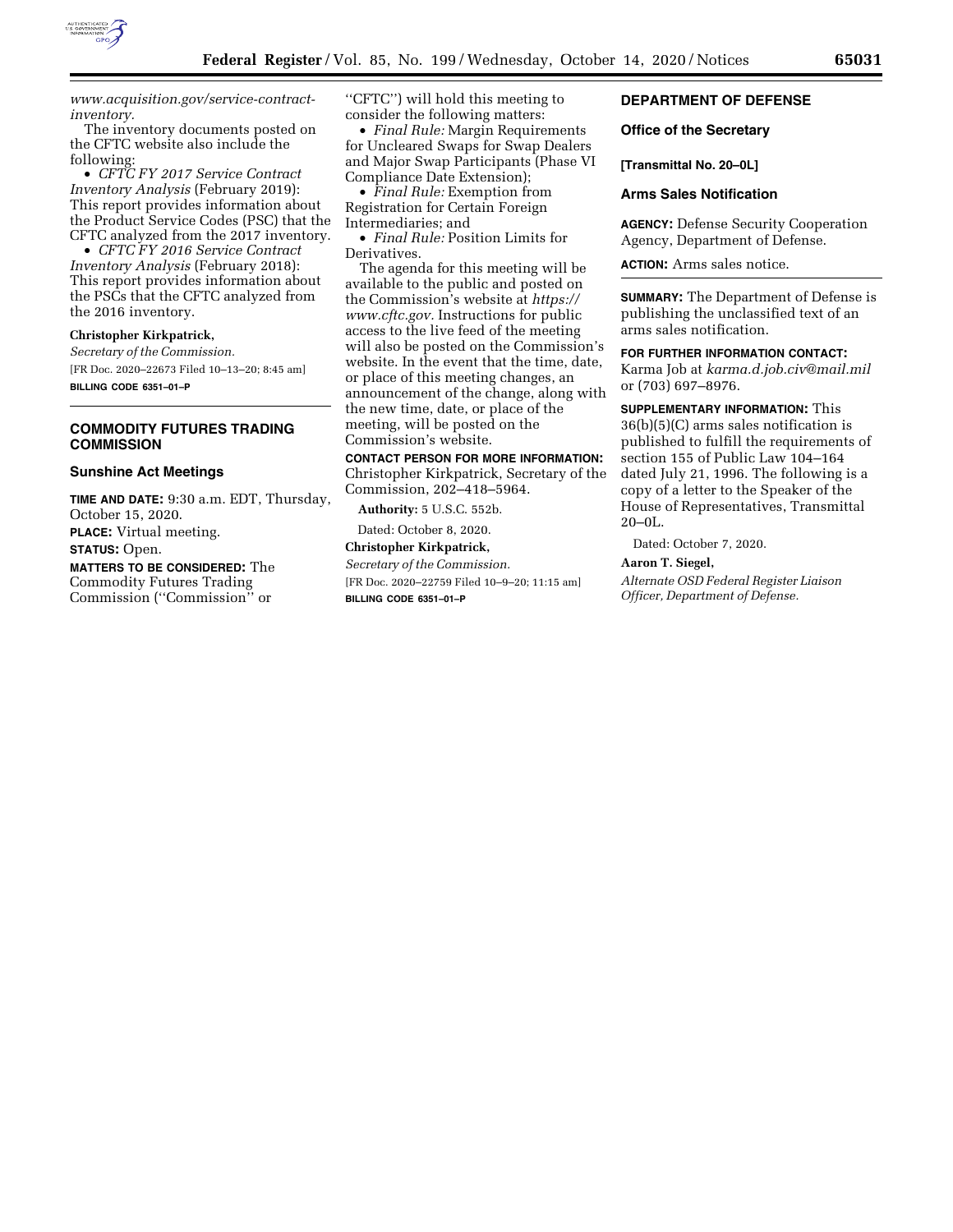

## DEFENSE SECURITY COOPERATION AGENCY 201 12TH STREET SOUTH, SUITE 101 ARLINGTON, VA 22202-5408

September 24, 2020

The Honorable Nancy Pelosi Speaker of the House U.S. House of Representatives H-209, The Capitol Washington, DC 20515

Dear Madam Speaker:

Pursuant to the reporting requirements of Section  $36(b)(5)(C)$  of the Arms Export Control

Act (AECA), as amended, we are forwarding Transmittal No. 20-0L. This notification relates to

enhancements or upgrades from the level of sensitivity of technology or capability described in

the Section  $36(b)(1)$  AECA certification 19-33 of July 26, 2019.

Sincerely,

Victor Altrant

Heidi H. Grant Director

# Enclosures: 1. Transmittal

Transmittal No. 20–0L

REPORT OF ENHANCEMENT OR UPGRADE OF SENSITIVITY OF TECHNOLOGY OR CAPABILITY (SEC. 36(B)(5)(C), AECA)

*(i) Prospective Purchaser:* Government of Thailand

*(ii) Sec. 36(b)(1), AECA Transmittal No.:* 19–33

Date: July 26, 2019

Implementing Agency: Army

*(iii) Description:* On July 26, 2019 Congress was notified, by Congressional certification transmittal number 19–33, of the possible sale, under Section 36(b)(1) of the Arms Export Control Act,

to the Government of Thailand of sixty (60) Stryker Infantry Carrier Vehicles (ICV); and sixty (60) M2 Flex .50 cal machine guns. Also included were spare parts, Basic Issue Items (BII), Components of End Items (COEI), Additional Authorized List (AAL) (specific items for operations and maintenance), Special Tools and Test Equipment (STTE), technical manuals, OCONUS Deprocessing Service, M6 smoke grenade launchers (4 per vehicle) and associated spares, AN/VAS–5 Driver's Vision Enhancer (DVE), AN/ VIC–3 vehicle intercommunications system, contractor provided training and Field Service Representatives (FSR),

and other related elements of logistics and program support. The estimated cost was \$175 million. Major Defense Equipment (MDE) constituted \$125 million of this total.

This transmittal notifies inclusion of the following additional MDE items:

- (1) Forty-seven (47) Stryker Infantry Carrier Vehicles (ICV)
- (2) Ninety (90) Stryker variant vehicles (includes the Commander's Vehicle (CV), Mortar Carrier Vehicle (MCV), and the Medical Evacuation Vehicle (MV) variants)
- (3) One hundred thirty-seven (137) M2A1 .50 cal machine guns (one per Stryker vehicle)